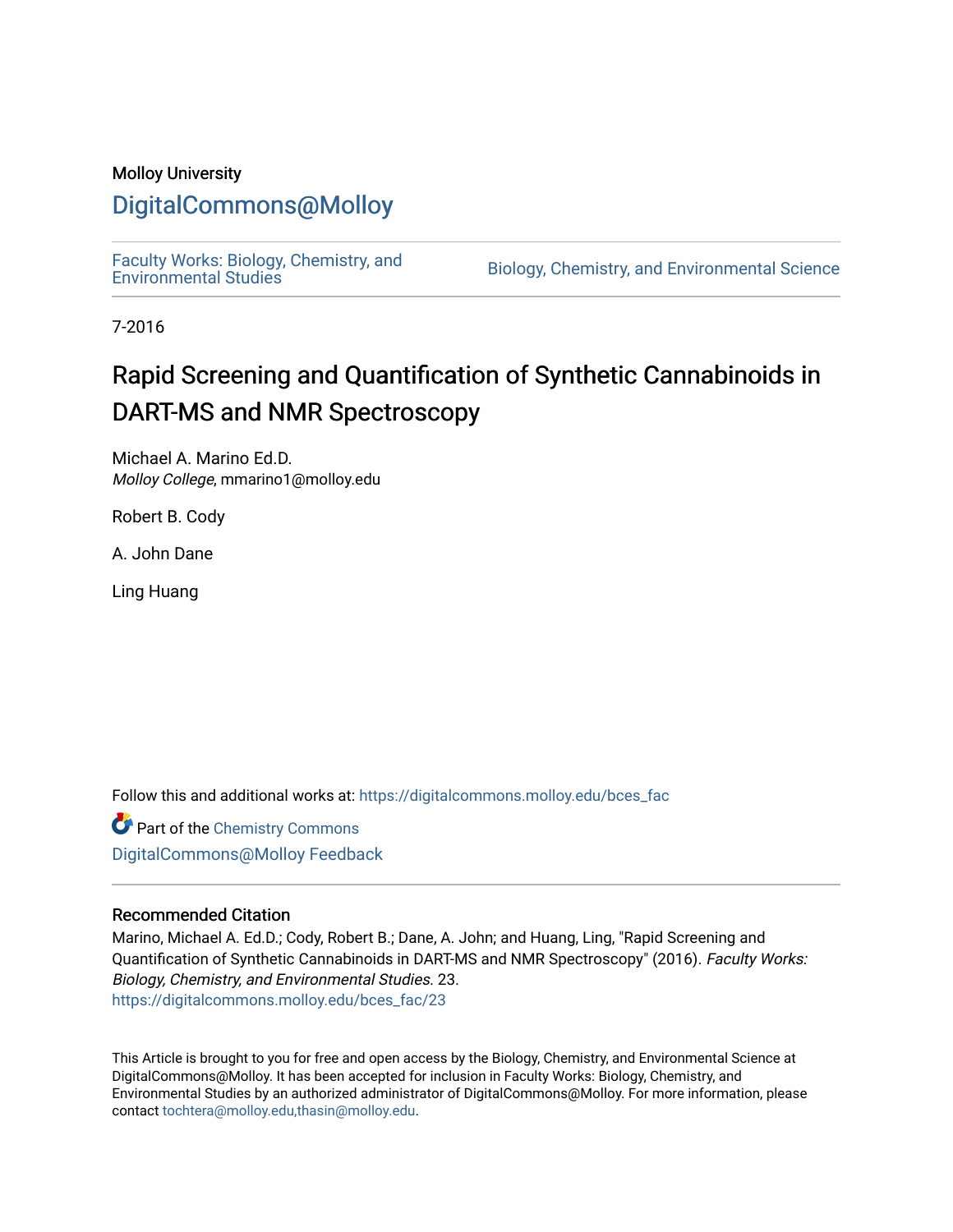# Rapid Screening and Quantification of Synthetic Cannabinoids with DART-MS and NMR Spectroscopy

Michael A. Marino,<sup>1</sup> Robert B. Cody,<sup>2</sup> A. John Dane,<sup>2</sup> Ling Huang,<sup>1</sup>

<sup>1</sup> Chemistry Department, Hofstra University

2 JEOL USA Inc.

The usage of herbal incenses intentionally doped with synthetic cannabinoids has caused an increase in medical incidents and has triggered legislation to ban these products throughout the world. Law enforcement agencies are experiencing sample backlogs due to the variety of the products and the addition of new and still-legal compounds. In our study, proton Nuclear Magnetic Resonance spectroscopy (NMR) was employed to promptly identify the synthetic cannabinoids after their rapid, direct detection on the herbs and in the powders by Direct Analysis in Real Time-Mass Spectrometry (DART-MS). Compared to conventional lengthy pre-NMR sample clean-up and purification, a simple sample preparation protocol was employed on 50 mg of herbal product samples for quick NMR detection. The combined DART-MS and NMR methods can be used to quickly screen synthetic cannabinoids in powder and herbal samples. Subsequently rapid quantification of cannabinoids can be achieved with short proton-NMR scans when an internal standard, maleic acid, is employed.

#### **Introduction**

. . . . . . . .

Since 2006, synthetic cannabinoids such as JWH-018 (**Fig. 1**  and **Fig. 2**a) have been reportedly mixed with natural herbs and sold as cannabis substitutes all over the world [1]. Smoking these synthetic cannabimimetic compounds in their pure form, and more commonly in herbal blends, has produced adverse effects in users such as anxiety attacks, vomiting and psychotic episodes which resulted in increased emergency room visits. Legislations passed in many countries attempted to ban these compounds with limited effect. Drug users are often inhaling synthetic compounds that are misrepresented with varying concentrations with ever-changing identity. New generations of these so called "Spice" products are constantly being released into the international market and are continuing to cause harm [2]. As a result, it has become urgent for forensic labs to promptly detect, identify, and quantify synthetic cannabinoids in their original powder form and in other consumer products, with minimal sample preparation and clean-up steps.

Many current methods include a combination of chromatographic separation (TLC, LC, and GC) and spectroscopic investigation (FTIR, UV-Vis, NMR and MS). The sample preparation also involves lengthy and expensive steps in order to get pure and clean compounds or mixtures with minimal herbal matrix. We proposed to use DART-MS and NMR to treat with virtually

no or little sample preparation while taking advantage of the spectral separation power to rapidly identify and quantify (with proton-NMR) cannabinoids [3].

Direct Analysis in Real Time-Mass Spectrometry (DART-MS) has been previously used to rapidly detect narcotics with essentially no sample preparation and ultra-fast speed analysis under atmospheric conditions [4]. Uchiyama *et al* [5-7] have also utilized DART-MS as one of their confirmatory methods for several purified JWH- compounds extracted and separated from herbal blends. DART ionization occurs by introducing the sample (powder solids and liquids) into the gas stream, sometimes via a coated glass rod [4]. Peaks corresponding to protonated molecules are then detected within seconds by a high resolution Time-of-Flight Mass Spectrometer (TOF-MS). Using exact mass information, isotope peaks and fragmentation data under different cone voltage conditions, a compound of interest can be identified within minutes with minimal interference from the background. More recently, following rapid DART ionization, Musah *et al*. have successfully demonstrated how the fragmentation from the DART mass spectra can indicate the presence of specific structural features in synthetic cannabinoids [8, 9].

DART-MS, however, is not always able to differentiate between two isomers that have identical fragments. Thus it was recommended as a reliable screening tool for forensic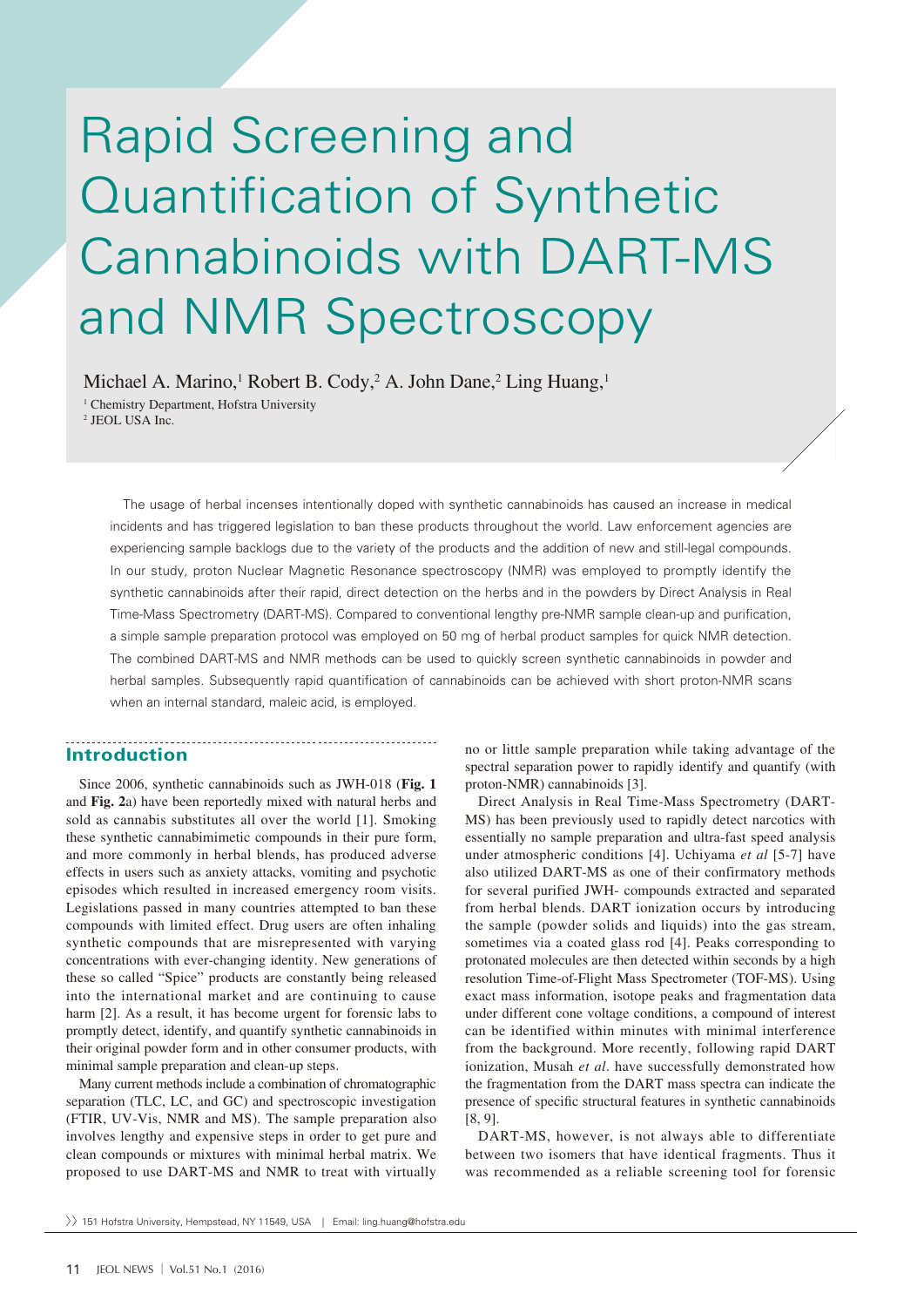drug analysis [4]. Although time-dependent desorption can occur for compounds with differing volatility, the lack of a chromatographic separation method can in some cases limit the utility of the DART method. Additionally, when more than two synthetic components of varying concentrations are present in the herbal products, it may be difficult to interpret the overlapping fragment-ion mass spectra, thus resulting in the trace components possibly being overlooked. Consequently, additional confirmatory methods such as NMR can enhance the positive identification of positional isomers and all components





in a mixture.

NMR has been extensively used to derive the structures of purified synthetic cannabinoids [1, 4, 5, 10, 11]. JWH-series and AM-series compounds (Fig. 1) have distinctive peaks in the proton NMR aromatic regions (6.5-9 ppm) as well as around 4 ppm, with little to no interference from natural components from the herbal base. Because of the high abundance of H-1, only a minimal amount of cannabinoid analyte is necessary to reach very low detection limits with a small amount of herbs (~100 mg or less). To render the dosage effective, usually the concentration of the synthetic cannabinoid ranges from 1-40 mg/g of herb (10). When the synthetic compound is extracted from the surface of the herbs into an NMR solvent, the final concentration range is from 0.1-10 mg/mL, which exceeds the NMR detection limit (~1 μg/mL) by several orders of magnitude.

Conventional structural elucidation by NMR has required cumbersome sample preparation steps to collect enough purified compounds (5 mg or more) and lengthy NMR experiments with H1-NMR, C13-NMR, DEPT, COSY, HMQC and HMBC that can last several days [1, 6, 10]. To ensure clean spectra, the cannabinoid samples had to be extracted from the herbal matrices and separated on TLC plates or chromatographic columns multiple times to get enough pure compounds [1, 5]. Our NMR sample preparation method is designed as a simplified protocol to dramatically reduce the time and sample size needed to positively identify cannabinoids in herbal products. The combination of rapid DART-MS and NMR can provide concrete cannabinoid structural information with no ambiguity, which can be a useful alternative, or complement, to conventional GC-MS and LC-MS methods. With the addition of an internal standard, quantitative proton-NMR can be completed for quantification of cannabinoids.

## **Experimental**

#### **Materials:**

The standard cannabinoids were purchased from two sources. Primary standards (see **Table 2**) with good quality control were purchased from Cayman Chemical (Ann Arbor, MI, USA) and all of the other "standards" (stored in round plastic vials like the one in **Fig. 3**a) were purchased online from Mountain Industry (California, USA). The Mountain Industry powders were found to be of low quality with mixtures and/or mislabeled compounds identified within these samples (**Table 1** and Table 2). This company was a major online distributor for other online sellers of "Spice" products. The structures of the standard cannabinoids and the ones detected in our herbal samples are listed in Figs 1 and 2. The sample packages are displayed in Fig. 3 along with a microscopic image of an herb and a plastic vial containing one of the Mountain Industry powders. Figure 3b shows a close-up image of the leafy material in a product called "Moon Spice".

All of the standards were stored in a desiccator at 4 C. Deuterated chloroform  $(CDCl_3)$  and maleic acid was purchased from Sigma Aldrich (St. Louis, MO, USA). Several pure herbs such as damiana, mullein, and mugwort (from Amazon.com) were used to serve as a background or as blank samples for MS and NMR analyses.

#### **DART-MS methods:**

An AccuTOF-DART (JEOL USA, Inc., Peabody, MA, USA) time-of-flight mass spectrometer (TOF-MS) was used for all exact mass measurements (resolving power = 6000, FWHM definition). A mass spectrum of polyethylene glycol (PEG), with an average molecular weight of 600 g/mol, was included in each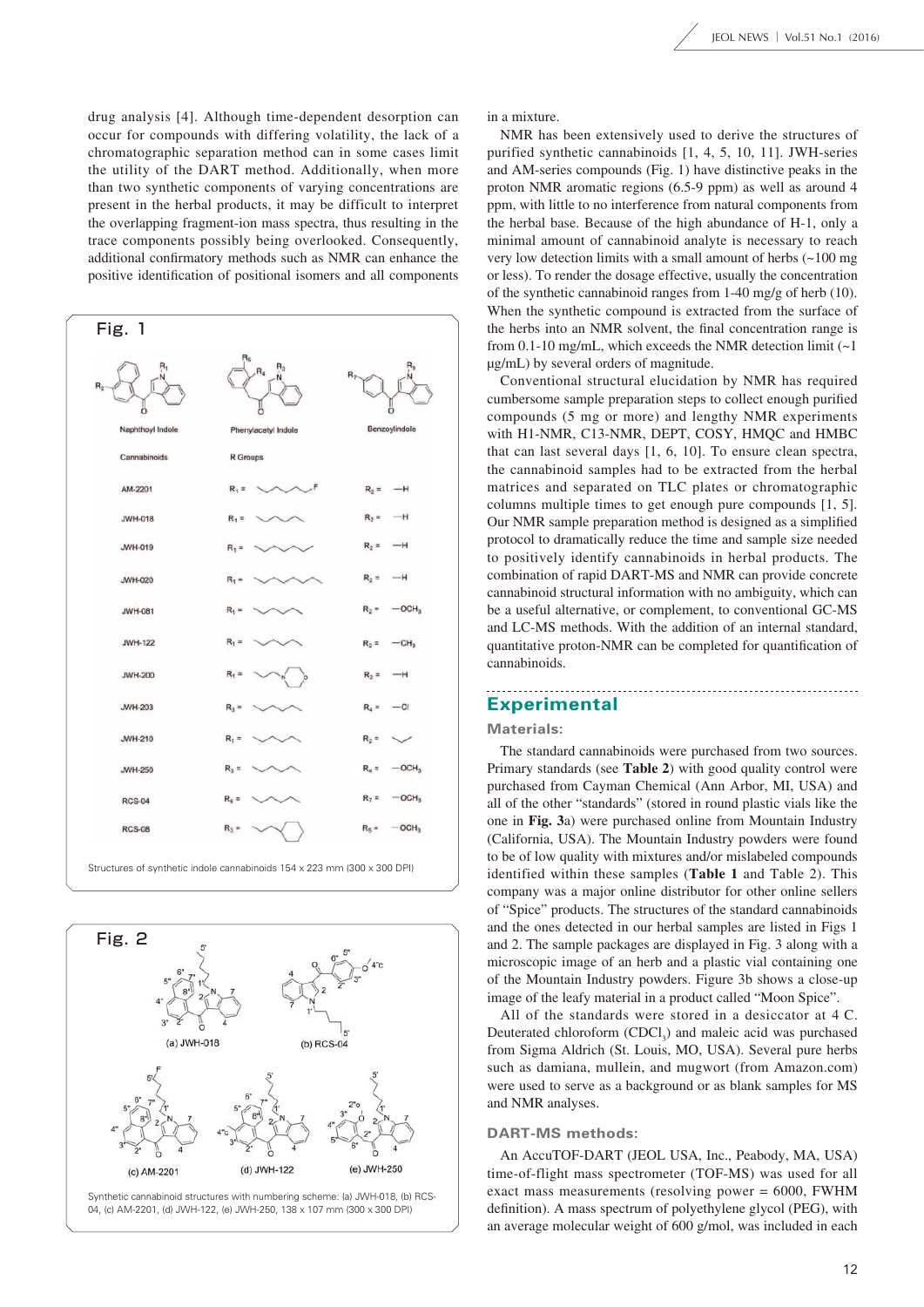| Table 1                            |                                                    |                                                    |  |  |  |  |  |  |  |
|------------------------------------|----------------------------------------------------|----------------------------------------------------|--|--|--|--|--|--|--|
| <b>Label</b>                       | <b>DART-MS</b>                                     | <b>Proton NMR</b>                                  |  |  |  |  |  |  |  |
| "Mountain Industry" Powder Samples |                                                    |                                                    |  |  |  |  |  |  |  |
| AM-1221                            | AM-2201<br>(with impurity)                         | AM-2201<br>(with impurity)                         |  |  |  |  |  |  |  |
| AM-2201                            | JWH-019                                            | JWH-019                                            |  |  |  |  |  |  |  |
| <b>JWH-122</b>                     | <b>JWH-200</b>                                     | <b>JWH-200</b>                                     |  |  |  |  |  |  |  |
| <b>JWH-203</b>                     | As labeled<br>with impurities                      | As labeled<br>with impurities                      |  |  |  |  |  |  |  |
| <b>Herbs</b>                       |                                                    |                                                    |  |  |  |  |  |  |  |
| <b>Barely Legal</b>                | AM-2201<br><b>RCS-04</b>                           | AM-2201<br><b>RCS-04</b>                           |  |  |  |  |  |  |  |
| <b>Melon Code</b><br><b>Black</b>  | <b>JWH-122</b><br><b>JWH-203</b>                   | <b>JWH-122</b><br><b>JWH-203</b>                   |  |  |  |  |  |  |  |
| <b>Moon Spice</b>                  | <b>RCS-04</b><br><b>JWH-018</b>                    | <b>RCS-04</b><br>JWH-018                           |  |  |  |  |  |  |  |
| <b>Sweet Leaf</b>                  | <b>JWH-210</b><br><b>JWH-122</b><br><b>JWH-250</b> | <b>JWH-210</b><br><b>JWH-122</b><br><b>JWH-250</b> |  |  |  |  |  |  |  |
| <b>Apple Jacked</b>                | <b>RCS-04</b><br>AM-2201                           | <b>RCS-04</b><br>AM-2201                           |  |  |  |  |  |  |  |
| <b>Chillin XXX</b>                 | <b>RCS-08</b><br>AM-2201<br><b>JWH-210</b>         | <b>RCS-08</b><br>AM-2201<br><b>JWH-210</b>         |  |  |  |  |  |  |  |
| <b>Funky Monkey</b>                | <b>JWH-122</b>                                     | <b>JWH-122</b>                                     |  |  |  |  |  |  |  |
| <b>Ion Lab</b>                     | <b>RCS-04</b><br>AM-2201                           | <b>RCS-04</b><br>AM-2201                           |  |  |  |  |  |  |  |
| <b>Mr. Nice Guy</b>                | AM-2201<br><b>JWH-122</b>                          | AM-2201<br><b>JWH-122</b>                          |  |  |  |  |  |  |  |
| <b>4 Winds</b>                     | No Cannabinoid                                     | No Cannabinoid                                     |  |  |  |  |  |  |  |

Identification results for synthetic cannabinoids and herbs.

# Table 2

data set as a reference standard for the exact mass measurements. The AccuTOF atmospheric pressure interface was operated with the potential settings for Orifice  $1 = 20$  V, Orifice  $2 = 5$  V, and Ring Lens  $= 3$  V. At these potentials, little to no collisioninduced dissociation (CID) occurs and the resulting mass spectra are dominated by protonated molecules ( $[M+H]^+$ ). Fragmentation spectra were obtained via in-source CID with Orifice 1 voltages at 30, 60, 90 and 120 V, respectively. The RF ion guide voltage was set to 600 V to allow the detection of ions greater than *m/z* 60. The DART-SVP ion source (IonSense Inc., Saugus, MA) was operated with a helium gas heater temperature of 300°C and exit grid voltage of 250 V. TSSPro3 software (Shrader Analytical, Detroit, MI) and Mass Spec Tools software (ChemSW Inc., Fairfield, CA) were used for data processing and data interpretation. For standard analysis, the powdered sample was introduced directly into the DART stream on the closed end of a melting point tube. During spice analysis, three random pieces of plant material were selected from a given sample bag. Each sample was then held in the DART gas stream with forceps for 10 seconds. Afterwards, PEG 600 was measured within the same data file for the exact mass calibration. Prior to DART-MS analyses of the herbal blends with cannabinoids, the base herbs were also tested, which yielded no molecular ion peaks comparable to the synthetic cannabinoids. Most of the synthetic compounds possess molecular weights higher than 320 g/mol, and they produce strong, dominating, and distinctive peaks corresponding to protonated molecules.

#### **NMR procedures:**

H-1 NMR spectra were obtained on a JEOL JNM-ECS 400 MHz spectrometer (Peabody, MA, USA) with a JEOL 40th 5AT/FG2 5-mm proton/multi-frequency auto-tunable broadband probe and with  $CDCI<sub>3</sub>$  as the solvent. Chemical shifts were

| <b>Label</b>  | <b>MI</b><br>"AM-1221"   | <b>Cayman</b><br>AM-2201 | <b>MI</b><br>"AM-2201"   | <b>Reference</b><br><b>JWH-018</b><br>(1,7) | MI<br>"JWH-081"          | <b>Cavman</b><br><b>JWH-122</b> | MI<br>"JWH-122"          | <b>MI</b><br>"JWH-203"   | Cayman<br><b>JWH-210</b> | <b>MI</b><br>"JWH-250"   | <b>Cayman</b><br><b>RCS-04</b> |
|---------------|--------------------------|--------------------------|--------------------------|---------------------------------------------|--------------------------|---------------------------------|--------------------------|--------------------------|--------------------------|--------------------------|--------------------------------|
| <b>Actual</b> | <b>AM-2201</b>           | A.L.                     | <b>JWH-19</b>            | <b>JWH-018</b>                              | A.L.                     | A.L.                            | <b>JWH-200</b>           | A.L.                     | <b>A.L.</b>              | A.L.                     | A.L.                           |
| $H-2$         | 7.30-7.41                | 7.34 S                   | 7.34 S                   | 7.34                                        | 7.35 M                   | 7.32-7.38                       | 7.44 M                   | 7.87 S                   | 7.36 M                   | 7.86 S                   | 7.57S                          |
| $H-4$         | 8.49 M                   | 8.49 M                   | 8.48 M                   | 8.49                                        | 8.46 M                   | 8.48 M                          | 8.52 M                   | 8.39 M                   | 8.48 M                   | 8.40 M                   | 8.36 M                         |
| $H-5$         | 7.34-7.40                | 7.34-7.37                | 7.35 M                   | 7.33-7.39                                   | 7.35 M                   | 7.34                            | 7.36 M                   | 7.28 M                   | 7.32-7.40                | 7.25 M                   | 7.28 M                         |
| $H-6$         | 7.34-7.40                | 7.34-7.37                | 7.33 M                   | 7.33-7.39                                   | 7.31-7.41                | 7.32-7.38                       | 7.33-7.42                | 7.33 M                   | 7.32-7.40                | 7.25-7.32                | 7.31 M                         |
| $H-7$         | 7.34-7.40                | 7.34-7.37                | 7.37 M                   | 7.33-7.39                                   | 7.31-7.41                | 7.32-7.38                       | 7.33-7.42                | 7.36 M                   | 7.32-7.40                | 7.25-7.32                | 7.38 M                         |
| $H-2"$        | 7.65 M                   | 7.65 D                   | 7.65 dD                  | 7.64                                        | 7.65 D                   | 7.55 M                          | 7.65 D                   | $\sim$                   | 7.55 M                   | $\overline{\phantom{a}}$ | 7.84 D                         |
| $H-3"$        | 7.51 M                   | 7.50 M                   | 7.50 M                   | 7.51                                        | 6.82 D                   | 7.36 M                          | 7.51 M                   | 7.38 M                   | 7.32-7.40                | 6.87 D                   | 6.98 D                         |
| $H-4"$        | 7.96 D                   | 7.96 D                   | 7.96 D                   | 7.95                                        | $\overline{\phantom{a}}$ | $\overline{\phantom{a}}$        | 7.96 D                   | 7.19 M                   | $\overline{\phantom{a}}$ | 7.21 M                   | $\overline{\phantom{a}}$       |
| $H-5"$        | 7.90 D                   | 7.90 D                   | 7.90 D                   | 7.89                                        | 8.30 M                   | 8.06 D                          | 7.90 D                   | 7.23 M                   | 8.12 D                   | 6.91 T                   | 6.98 D                         |
| H-6"          | 7.50 M                   | 7.49 M                   | 7.51 M                   | 7.5                                         | 7.49 M                   | 7.54 M                          | 7.50 M                   | 7.29 M                   | 7.55 M                   | 7.29 M                   | 7.84 D                         |
| $H-7"$        | 7.46 M                   | 7.45 M                   | 7.45 M                   | 7.45                                        | 7.50 M                   | 7.47 T                          | 7.45 M                   | $\overline{\phantom{a}}$ | 7.46 T                   |                          |                                |
| H-8"          | 8.18 D                   | 8.18 D                   | 8.18 D                   | 8.19                                        | 8.33 M                   | 8.24 D                          | 8.17 D                   | $\overline{\phantom{a}}$ | 8.24 D                   |                          |                                |
| $H-1'$        | $4.09$ T                 | $4.09$ T                 | 4.06T                    | 4.03                                        | 4.07 M                   | $4.06$ T                        | $4.14$ T                 | $4.15$ T                 | $4.06$ T                 | 4.12 M                   | 4.14 T                         |
| $H-5'$        | 4.37 dT                  | 4.37 dT                  | $<$ 3                    | $3$                                         | $<$ 3                    | $<$ 3                           | $<$ 3                    | $<$ 3                    | $<$ 3                    | $<$ 3                    | $<$ 3                          |
| <b>H-4"C1</b> | $\overline{\phantom{a}}$ |                          | $\overline{\phantom{a}}$ | $\overline{\phantom{a}}$                    |                          | $3$                             | $\overline{\phantom{a}}$ | $\overline{\phantom{a}}$ | 3.17Q                    |                          |                                |
| $H-2"O$       | $\overline{\phantom{a}}$ | $\overline{\phantom{0}}$ | $\overline{\phantom{0}}$ | $\overline{a}$                              |                          |                                 |                          | $\overline{a}$           | $\overline{\phantom{a}}$ | 3.81 S                   | $\overline{\phantom{a}}$       |
| <b>H-4"O</b>  | $\overline{\phantom{a}}$ | $\overline{\phantom{0}}$ | $\qquad \qquad -$        | $\overline{\phantom{a}}$                    | 4.05 S                   |                                 |                          | $\qquad \qquad -$        | $\overline{a}$           |                          | 3.88 S                         |
| $H-2*$        |                          |                          | $\overline{a}$           | $\overline{a}$                              |                          |                                 |                          | 4.31 S                   | $\overline{\phantom{a}}$ | 4.16 S                   |                                |

H-1 NMR chemical shift values of the standards used for the confirmation of their presence in herbal extracts.

MI= Mountain Industry. A.L.= as labeled, S=singlet, D=doublet, T=triplet, Q=quadruplet, M=multiplet, dD=doublet of doublets, dT=doublet of triplets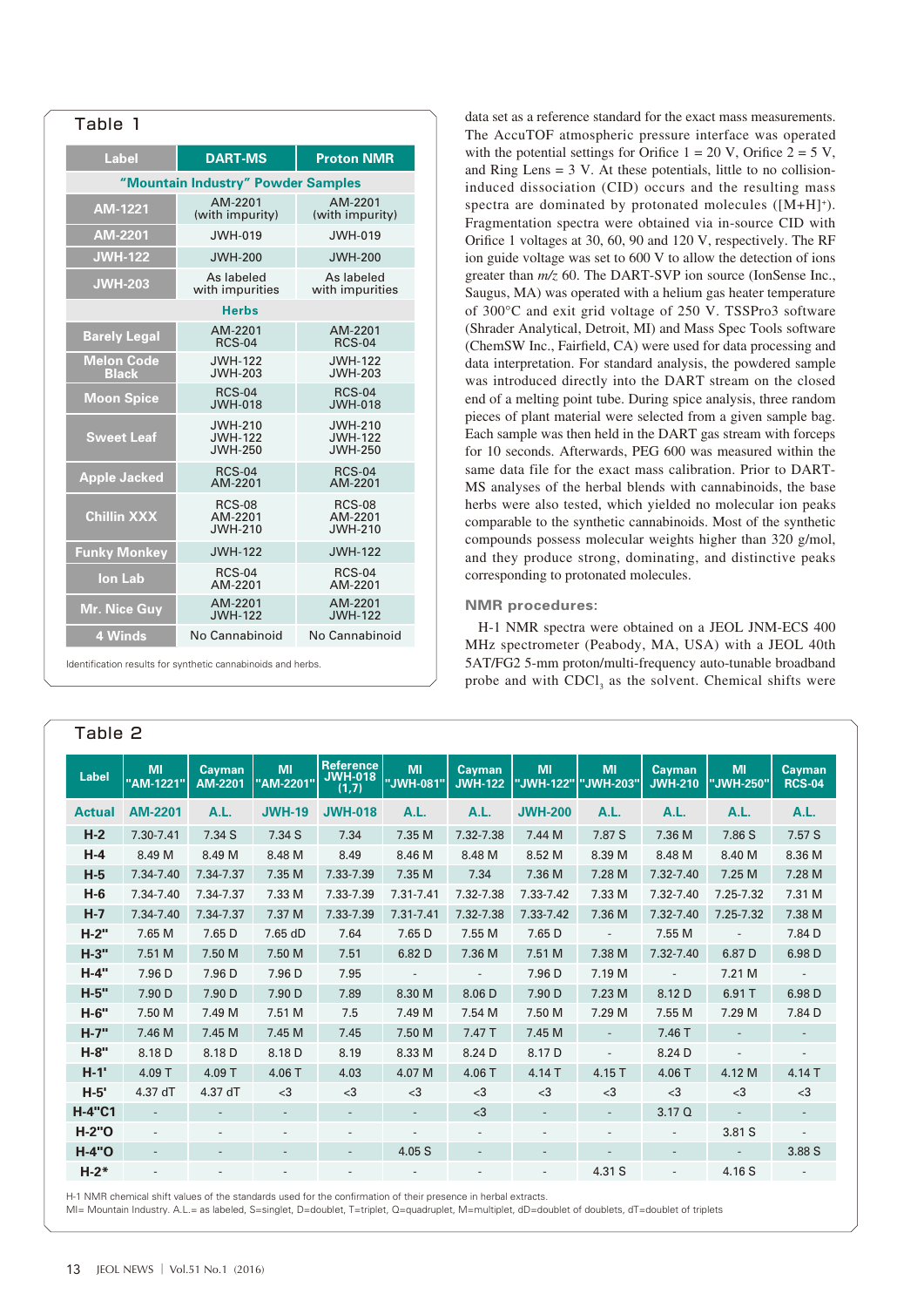referenced to residual CHCl<sub>3</sub> at 7.24 ppm  $(^1H)$ . The proton sensitivity of the NMR instrument is  $\ge$ =280:1 using 0.1% ethylbenzene in CDCl<sub>3</sub> when methyl quartet signal region was evaluated with measured 200 Hz noise width between 3 ppm and 7 ppm. Typically one to five milligrams of the standard powder samples were weighed, dissolved in 1 mL CDCl<sub>3</sub>, and transferred to NMR sample tubes. Mountain Industry sample concentrations were roughly 5 mg/mL, and Cayman samples 1 mg/mL. The proton spectra were scanned 128 times (18 minutes) in the 0-10 ppm range, unless 512 scans (one hour) was necessary to obtain sufficient signal-to-noise ratio (S/N) for sample amounts less than 1 mg.

For "Spice" plant material sample analysis, ~50 mg of each herbal product was placed into  $\sim$ 1 mL of CDCl<sub>3</sub> and vortexed for one minute. The liquid solution was then transferred with a glass pipette to an NMR sample tube for NMR analysis. The proton NMR spectrum of each herbal extract was obtained after 32 scans (4 minutes) with a 4-second relaxation delay and chemical shift ranging from 0-10 ppm. The data were compared with the chemical shifts observed in the spectra of the standards to confirm the presence of the synthetic compounds.

With the powder sample, H-1 NMR was employed to elucidate the structures of synthetic cannabinoids. In most cases when a pure standard was available, matches of all chemical shift values were used to confirm its identity; for herbal samples, the standard chemical shift value  $\pm 0.1$  ppm range was used to account for peak marking deviation when the DELTA software (JEOL USA) was utilized. The H-1 NMR spectra of the herbal extracts were compared with their standard counterparts, particularly in the aromatic chemical shift region (6.5-9 ppm) and the mid-field region (4-5 ppm) where overlapping signals from both the base herb and the synthetic components were avoided.

### **Quantitative Herbal Extraction NMR Preparation:**

For quantification, between 1 to 2 mg of maleic acid (e.g. 1.5 mg or 1.8 mg) was accurately weighed out and added to  $~50$ mg of herbal product, also accurately weighed. Approximately 1 ml of d6-acetone was added to extract the cannabinoid and subsequently served as the NMR solvent. The sample was then run utilizing the method previously described for H-1 NMR analysis of the herbal extracts. We have found that the longitudinal relaxation time, T1, for these indole cannabinoids are lower than 4 seconds so 4 seconds relaxation was used to speed up the analytical process without sacrificing the quantitative accuracy.

## **Results**

The DART-MS spectra of JWH-019 and "Moon Spice" herbal sample are presented in **Figs 4**a and 4b, respectively and are typical of the mass spectra observed for DART analyses. Figure 4c shows the comparison between the 90 V fragmentation mass spectrum from the Moon Spice sample and the pure JWH-018 standard. The exact masses for the matching ions within each spectrum were within 5 mmu of each other, thus indicating that they have the same elemental compositions. The other ions depicted in the Moon Spice 90 V spectrum (Fig. 4c) were produced from the fragmentation of the other cannabinoid compound present in the sample, RCS-04. The identification results on all of the other standards and herbal blends along with their NMR confirmations are presented in Table 1. The DART-MS results are generally supported by the NMR results.

Sometimes, due to the limitation on NMR sensitivity, the minor ingredients had a poor S/N compared to the major ingredients or in some cases the signals from the minor components dropped below the limit of detection of the instrument. As a result, the ratio of peak areas is only a rough and semi-quantitative measure of each component.

Three of the Mountain Industry powders were mislabeled synthetic cannabinoids and three contained other cannabinoids as contaminants (Table 1). The H-1 NMR chemical shift values of the standards are listed in Table 2, in which the Cayman standards had been correctly labeled and their spectra compared with those from Mountain Industry powders and the herbal extracts (Table 2 and **Table 3**).

Figure 5a is an H-1 NMR spectrum for the CDCl<sub>3</sub> extract of 50 mg of cannabinoid-free mugwort leaf. The sharp peak at 7.25 ppm is from protonated chloroform  $(CHCl<sub>3</sub>)$ , an impurity in the NMR solvent. As indicated in the spectrum, most of the signals from the leaf are within 1-3 ppm. Besides the residual solvent peak, the CDCl<sub>3</sub> extraction method did not produce any strong or noticeable signal from 3-10 ppm. The same phenomena were observed with mullein and damiana leafs, two popular choices for the base herb in incense products as indicated in online discussions among drug users.

Figure 5b is the H-1 NMR spectrum of 1.0 mg RCS-04 cannabinoid standard purchased from Cayman Chemical. As the spectrum indicates, the signals within 3.5-9 ppm do not overlap with blank herbal signals shown in the top panel. The bottom panel is from the CDCl<sub>3</sub> extracts of "Moon Spice" herbal incense. The signals for RCS-04 were found at seven locations. The remaining signals from 4-9 ppm are from JWH-018 according to literature values [1, 5] and the correlating chemical shift values are listed in Table 3. JWH-018 and RCS-04 were detected by both DART-MS and NMR (Table 1). Occasionally a proton signal for water (a broad singlet anywhere from 1.2 to 1.8 ppm) is present in the resulting spectra, but has not interfered with our region of interest: 3.5-9 ppm.

As Table 2 indicates, the "AM-1221" compound from Mountain Industry is indeed a mislabeled AM-2201 (Fig. 1).



Various Spice products: (a) "Mountain Industry" JWH-122 powder, (b) "Moon Spice" leaf, (c) "Mr. Nice Guy" "Spice" package, (d) "Melon: Code Black" "Spice" package. 152 x 139 mm (300 x 300 DPI)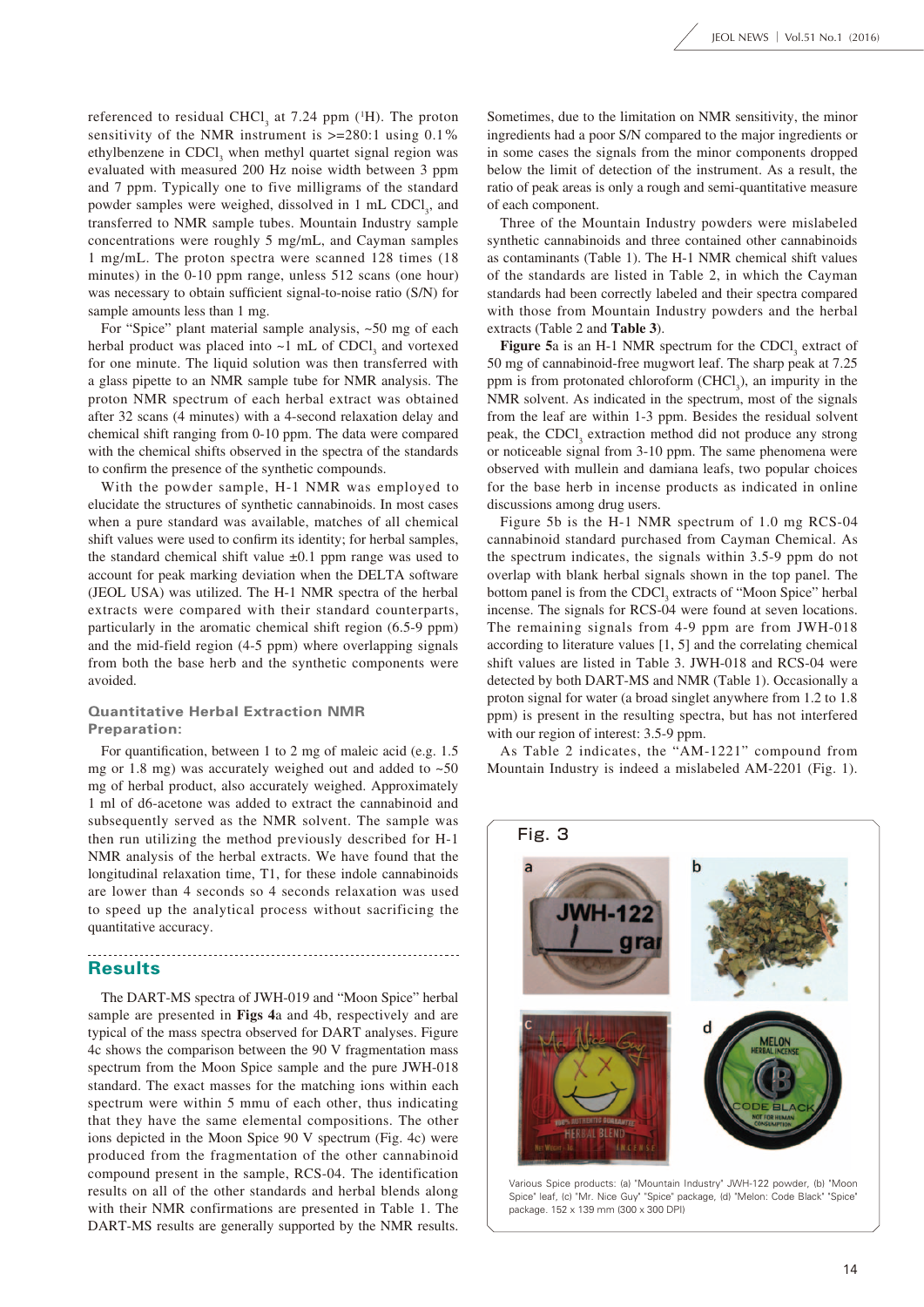The herbal extract NMR data (Fig. 5 and Table 3) confirmed the results obtained in the DART-MS experiments (Figs 4b and 4c). HPLC-DAD and conventional GC-MS methods were utilized to confirm all positive identifications indicated in Table 1.

To quantify the cannabinoids present in the extract it is important that a well-phased spectrum is obtained. Minor phasing parameter adjustment can be made so the spectrum is in phase. The internal standard, maleic acid (MA), produces a signal at 6.37 ppm due to the two equivalent protons of the methylene group (**Fig. 6**). Well-resolved sample peaks are identified and manual integration is performed (Fig. 6). The MA peak area is normalized and the values obtained are plugged into the equation below to calculate the amount of cannabinoid in milligrams.

$$
mg \ of \text{canonical} = \frac{(mg \ of MA) \times (\# \ of \text{ protons in MA}) \times (Integral \ of \text{ canonical peak}) \times (FW \ of \text{ canonical})}{(Integral \ of MA \text{ peak}) \times (FW \ of MA) \times (\# \ of \text{ protons represented by } \text{canonical peak})}
$$

MA = Maleic Acid

FW = Formula weight (in g/mol)

Integral = integrated area under the peak of interest with arbitrary unit.

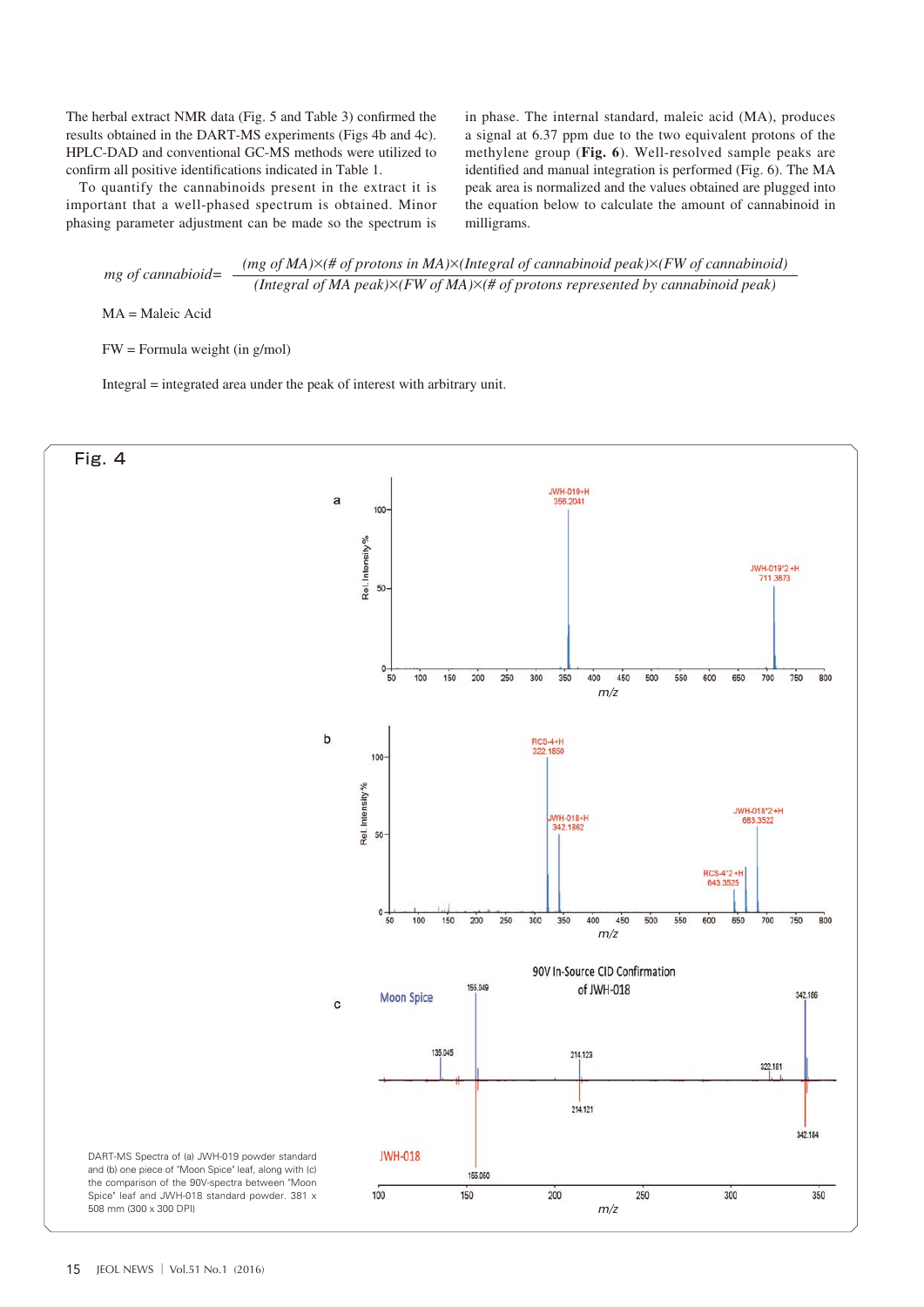The calculated mass of cannabinoid is divided by the amount of herb (in grams) initially weighed out in order to acquire a concentration in the form of mg of cannabinoid per g of herb in the Spice sample. The entire process of quantifying one sample is completed in less than 10 minutes. The quantitative NMR results are comparable to our chromatographic quantification results, both methods yielding 0.5-122 mg of cannabinoids per gram of herbal product. Because extraction with methanol is less efficient than with acetone, chromatographic quantification results only represent a fraction of the actual amount as indicated in our previous work (Table 2).

The quantitative results of twelve Spice products are displayed in Table 3. Variation in the manual peak integration was found to average about 3% using the same spectrum with five repeated integrations on three different peaks. Some herbal samples (K250, Head Trip, and Extremely Legal) were only quantified using three trials due to low sample availability. The integration results from different proton peaks of the same cannabinoids are very similar. As indicated in Table 3, the relative standard deviation varies (from 7% to 68%) due to the uneven spreading of synthetic components on herbal surface during the manufacturing process. This indicates that there is little to no quality control in the production of these substances, adding to the danger for consumption. Ingestion of even small amounts may result in pronounced effects because of inconsistencies in the dosage, significantly increasing the risk of these drugs. The LOD and LOQ were found to be 0.11 mg/mL and 0.36 mg/ mL, respectively, with AM-2201 external standard calibration (0.1-1.5 mg/mL) and accurately-weighed maleic acid internal standard (1-2 mg).

Due to small sample size and uneven coverage of cannabinoids on the herbal samples, the results are only semiquantitative with short proton scanning (4-second relaxation). Despite that, the methodology accurately represents drug consumption and therefore provides valuable information in this respect. Quantitative scanning takes the same amount of time as a qualitative scanning with CDCl<sub>3</sub>. The total analytical time for five repeated trials is about one hour.

# **Summary**

The selected blank herbal leaves are popular base-herb choices among makers of synthetic marijuana because they have pleasant aromas, low prices and are readily available. These leaf samples were analyzed through DART-MS as blanks and showed no mass spectral peaks that could be associated with synthetic cannabinoids. For the NMR experiments, the blank leaves were prepared using the same extraction method utilized for the herbal spice samples prior to their NMR analyses. Peaks were not found between 6.5-9 ppm or from 3.5-5 ppm, which is where most synthetic cannabinoids demonstrate strong signals. These results confirmed that the detected signals in the spice samples all originated from the synthetic compounds rather than natural herbal constituents.

The combination of DART-TOF-MS and NMR, used in conjunction with the standards, quickly identified the synthetic cannabinoids in their powder form and as an additive in the herbal products. Total analysis time was under one hour including about five minutes for DART-MS analysis and under 10 minutes for NMR analysis. According to our study, the fourminute 32-NMR scans generated an S/N of 4 to 1 for as little as 50 μg of a cannabinoid sample with successful identification. Our HPLC-Diode Array Detection (DAD) quantification on all the herbs (data not shown) revealed that the concentration

| Label        | <b>Barely Legal</b>      |                          | <b>Melon Code Black</b>  |                          | <b>Moon Spice</b>        |                | <b>Sweet Leaf</b> |                   |                          |  |  |
|--------------|--------------------------|--------------------------|--------------------------|--------------------------|--------------------------|----------------|-------------------|-------------------|--------------------------|--|--|
| ID           | <b>AM-2201</b>           | <b>RCS-04</b>            | <b>JWH-122</b>           | <b>JWH-203</b>           | <b>RCS-04</b>            | <b>JWH-018</b> | <b>JWH-210</b>    | <b>JWH-122</b>    | <b>JWH-250</b>           |  |  |
| $H-2$        | 7.28-7.41                | 7.41-7.58                | 7.32-7.40                | 7.88 S                   | 7.57 S                   | 7.36 M         | 7.32-7.40         | 7.32-7.38         | 7.86 S                   |  |  |
| $H-4$        | 4.48 M                   | 8.36 M                   | 8.46 M                   | 8.39 M                   | 8.36 M                   | 8.47 M         | 8.48 M            | 8.48 M            | 8.39 M                   |  |  |
| $H-5$        | 7.28-7.41                | 7.28-7.41                | 7.32-7.40                | 7.28 M                   | 7.25-7.38                | 7.33-7.38      | 7.32-7.40         | 7.32-7.38         | 7.25-7.32                |  |  |
| $H-6$        | 7.28-7.41                | 7.28-7.41                | 7.32-7.40                | 7.32-7.40                | 7.25-7.38                | 7.33-7.38      | 7.32-7.40         | 7.32-7.38         | 7.25-7.32                |  |  |
| $H-7$        | 7.28-7.41                | 7.28-7.41                | 7.32-7.40                | 7.32-7.40                | 7.25-7.38                | 7.33-7.38      | 7.32-7.40         | 7.32-7.38         | 7.25-7.32                |  |  |
| $H-2"$       | 7.64 M                   | 7.83 M                   | 7.55 M                   |                          | 7.84 D                   | 7.64 M         | 7.55 M            | 7.55M             |                          |  |  |
| $H-3"$       | 7.41-7.58                | 6.98 M                   | 7.32-7.40                | 7.32-7.40                | 6.98 D                   | 7.52 M         | 7.32-7.40         | 7.32-7.38         | 6.87 D                   |  |  |
| $H-4"$       | 7.96 M                   |                          | $\sim$                   | 7.19-7.23                |                          | 7.96 D         |                   | $\sim$            | 7.21 M                   |  |  |
| $H-5"$       | 7.90 M                   | 6.98 M                   | 8.05 M                   | 7.19-7.23                | 6.98 D                   | 7.90 D         | 8.12 D            | 8.06 D            | 6.91 T                   |  |  |
| H-6"         | 7.41-7.58                | 7.83 M                   | 7.54 M                   | 7.26-7.30                | 7.84 D                   | 7.48 M         | 7.55 M            | 7.54 M            | 7.25-7.32                |  |  |
| $H-7"$       | 7.41-7.58                | $\sim$                   | 7.47 T                   |                          |                          | 7.48 M         | 7.46 T            | 7.47 T            |                          |  |  |
| H-8"         | 8.16 D                   | $\overline{\phantom{a}}$ | 8.22 M                   | $\overline{\phantom{a}}$ |                          | 8.17 D         | 8.24 D            | 8.24 D            |                          |  |  |
| $H-1'$       | 4.09 M                   | 4.15 M                   | 4.06T                    | 4.15 T                   | 4.15 T                   | $4.05$ T       | 4.06T             | $4.06$ T          | 4.12 T                   |  |  |
| <b>H-4"O</b> | $\overline{\phantom{a}}$ | 3.88 S                   |                          |                          | 3.88 S                   |                |                   |                   | 3.81 S                   |  |  |
| $H-5'$       | 4.37 dM                  |                          |                          |                          |                          |                |                   |                   |                          |  |  |
| <b>H-4"C</b> | $\overline{\phantom{a}}$ |                          | $\overline{\phantom{a}}$ |                          | $\overline{\phantom{a}}$ |                | 3.17 Q            | $\qquad \qquad -$ | $\overline{\phantom{a}}$ |  |  |
| $H-2*$       | $\overline{\phantom{a}}$ |                          |                          | 4.31 S                   |                          |                |                   |                   | 4.16 S                   |  |  |

#### Table 3

Chemical shift values identified in 50 mg herbal extracts. S=singlet, D=doublet, T=triplet, Q=quadruplet, M=multiplet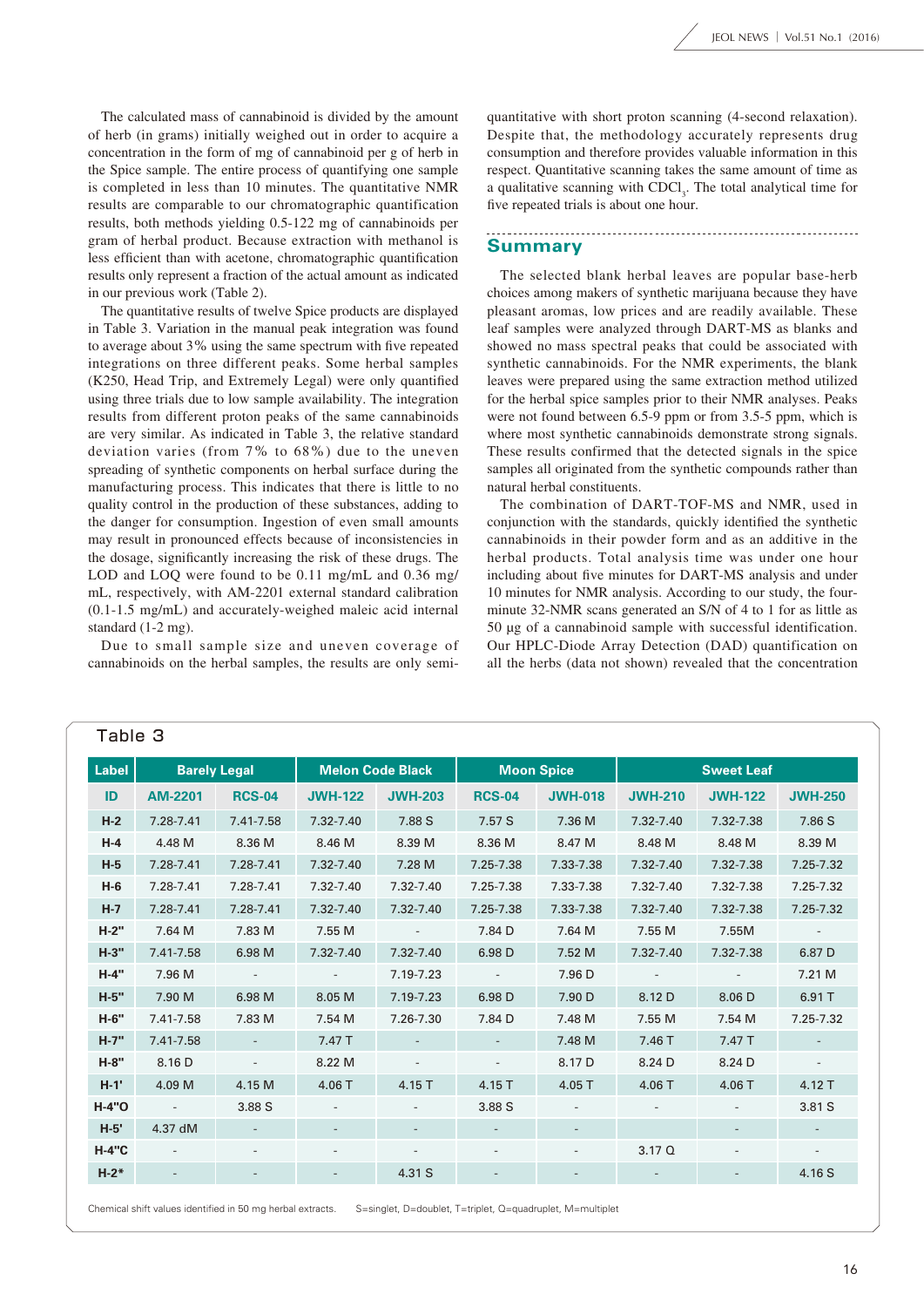of cannabinoid on herbal base ranges from 1-50 mg/g of herb. 50 μg is usually below the amount we found on 50 mg herbal product. When the sample concentration falls below 0.05mg/ mL comparable to DART-MS LOD [4], the NMR scan times have to be increased to four hours or more in order to obtain a spectrum with a S/N higher than 5. The adoption of 50 mg of herbal sample size for NMR investigation implies that at least 50 μg was placed in an NMR tube along with  $0.5$ -1mL CDCl<sub>3</sub>. The concentration of a cannabinoid was much higher than the detection limit of 1 part per million or 1 μg/g for H1-NMR. Mixtures of two or three cannabinoids were readily identified by using the combined NMR and MS methods (Table 1).

As Table 1 demonstrates, NMR and DART-MS complement each other in the analysis of herbal blends, especially when more than one synthetic cannabinoid is present. If one minor component is missed by one method, the other method usually detects it. The minor ingredient in the NMR spectrum often produces peaks with poor S/Ns so either more scans need to be acquired, which increases experiment time, or an increased sample amount (e.g. 200 mg) is necessary. Additionally, increased sampling with more sample batches is sometimes necessary to get a better representation of the whole package. The herbal sample is not homogenized to demonstrate the variation in concentrations for "hot" and "cold" spots, which could cause great harm for unaware users. Mixtures were detected with DART-MS spectra as signals of various heights, which further confirmed the non-uniformity of the synthetic compound distribution among the herbal bases. Sometimes only one compound was discovered on one piece of leaf while another piece from the same bag at a different location produced peaks responsible for two synthetic compounds in the mass spectrum. These results show that it is important to perform at least three different measurements using different leafs from a particular herbal sample to comprehensively identify all of the components in an herbal mixture. And this also made NMR confirmation very important as the 50-mg sample size usually contains more than a dozen pieces of leafs.

Our recent research efforts have extended towards using 2D NMR techniques for both identification and quantification [12]. The added dimension from the 2D NMR techniques provided additional signals that were easier to differentiate than those acquired by 1D NMR analysis, and valuable correlation signals for screening and comparison.

In summary, the combination of NMR and DART-MS can provide concrete identifications of synthetic cannabinoids rapidly and without ambiguity. The combined method also maximizes the potential of instrumental detection and signal separation power that is inherent in DART-MS and NMR while minimizing cumbersome wet chemistry processing and organic solvent usage. Up to a three-component mixture from herbal Spice sample was detected with the correct isomer identifications (Table 1). The DART-MS+NMR method will hopefully accelerate the drug detection process in the enforcement of current laws and regulations, as well as the detection of future blends sold as "herbal potpourri" or "legal highs".



Proton-NMR spectra of (a) 50 mg blank herb "Mugwort Leaf" extracted with CDCl<sub>3</sub>, (b) 5 mg RCS-04 standard powder in 1 mL CDCl<sub>3</sub>, and (c) 50 mg "Moon Spice" herbal sample extracted with 1 mL CDCl<sub>3</sub>. 558 x 431 mm (300 x 300 DPI)